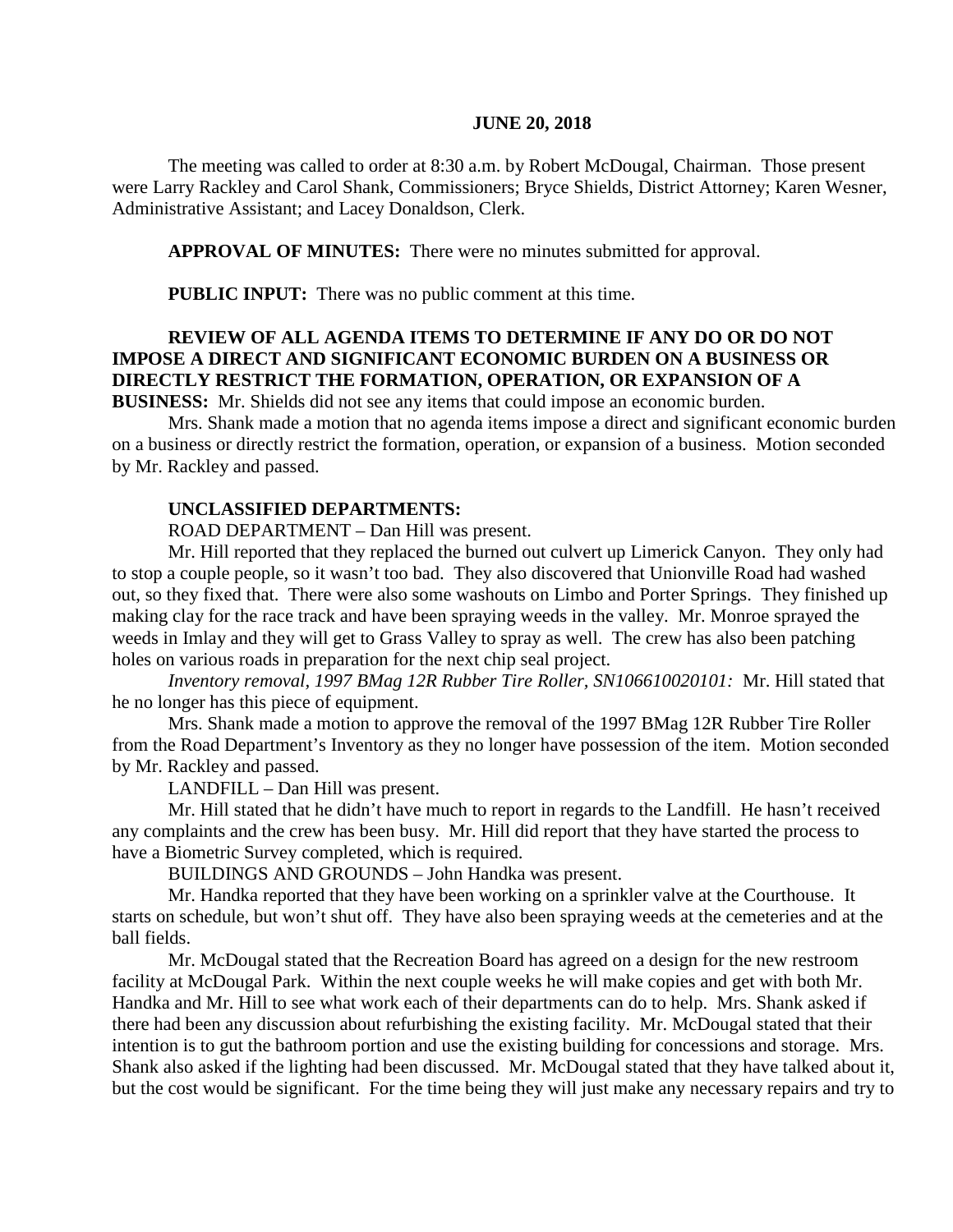work with what they have. Mr. McDougal stated that the Recreation Board is also going to try and budget to purchase a new score board.

Mr. Handka stated that the Summer Lunch Program is going on in the park. Mr. Handka thinks this is a good program, but has to constantly remind them to clean up after themselves.

*Inventory removal, M300 Automated Fuel Terminal and 1987 Ford F250 pickup:* Mr. Handka stated that this pickup has not been with the department for years.

Mr. Rackley made a motion to approve the removal of the M300 Automated Fuel Terminal and the 1987 Ford F250 pickup from the Buildings and Grounds Inventory. Motion seconded by Mrs. Shank and passed.

Mr. Handka stated that he has shifted his focus on the power upgrades to the outside of the building in preparation for Frontier Days.

SENIOR CENTER – Jordan McKinney was present.

*Request for sound boards to be installed at the center:* Mrs. McKinney gave the Board a few options to consider. Mrs. McKinney is asking for the funds to purchase the necessary items and to have someone come assess the building. The Board did not have a problem with Mrs. McKinney moving forward. The funds will come out of the Senior Center Gift Fund.

Mrs. McKinney reported that there is an AARP Driver Safety Class today from 2:00 p.m. till 6:00 p.m. Breakfast this month will be on the  $29<sup>th</sup>$ . The out of town driver is back, but will only be doing the in-town route until further notice. The Burning Man trip is tentatively scheduled for August  $29<sup>th</sup>$ .

Mrs. McKinney also reported that the Volunteer Board has some concerns about the credit card and fingerprint process. Barb Rackley spoke about the fingerprinting policy. She stated that they are losing good potential volunteers because they don't want to be fingerprinted. She asked that the policy be made discretionary. Mr. McDougal stated that he felt the concerns were valid and would like to work with the DA in reviewing this policy. Mr. Shields stated that he will pull the policy for review and this can be put on a future agenda.

Penny Higby spoke about Mrs. McKinney's County Credit Card. She doesn't feel that Mrs. McKinney should be using one card for both the Senior Center and the Volunteer Board as it is comingling funds. It was clarified that there was no co-mingling of funds. Mrs. McKinney is required to keep all receipts, which she turns in with the voucher to pay her credit card. She designates whether the expense is charged to the Senior Center or the Volunteer Board. Mrs. Donaldson also stated that if she were to get Mrs. McKinney another card, it would be identical to the one she has. It wouldn't have "Volunteer Board" on it. This would put more of a burden on Mrs. McKinney as she would have to keep track of which card is which. Ms. Higby was also informed that if she feels there has been a bookkeeping error, she can sit down with Mrs. McKinney and Mrs. Childs and go over the Volunteer Board expenses.

#### **STEPHEN ROMERO, POOL/PACT & KENT MOWRY, A&H INSURANCE:**

ACCEPTANCE OF RENEWAL PROPOSAL FROM NEVADA PUBLIC AGENCY INSURANCE POOL (POOL) AND APPROVAL FOR PAYMENT FROM FISCAL YEAR 2018-2019 FUNDS – Mr. Mowry gave an overview of the County's policy. The total cost for FY18-19 is \$175,128.70. Mr. Romero gave an overview of all the services provided by POOL.

Alan Kault, POOL CFO, was present as well. POOL/PACT's Annual Retreat will be held in Lake Tahoe September 20-21.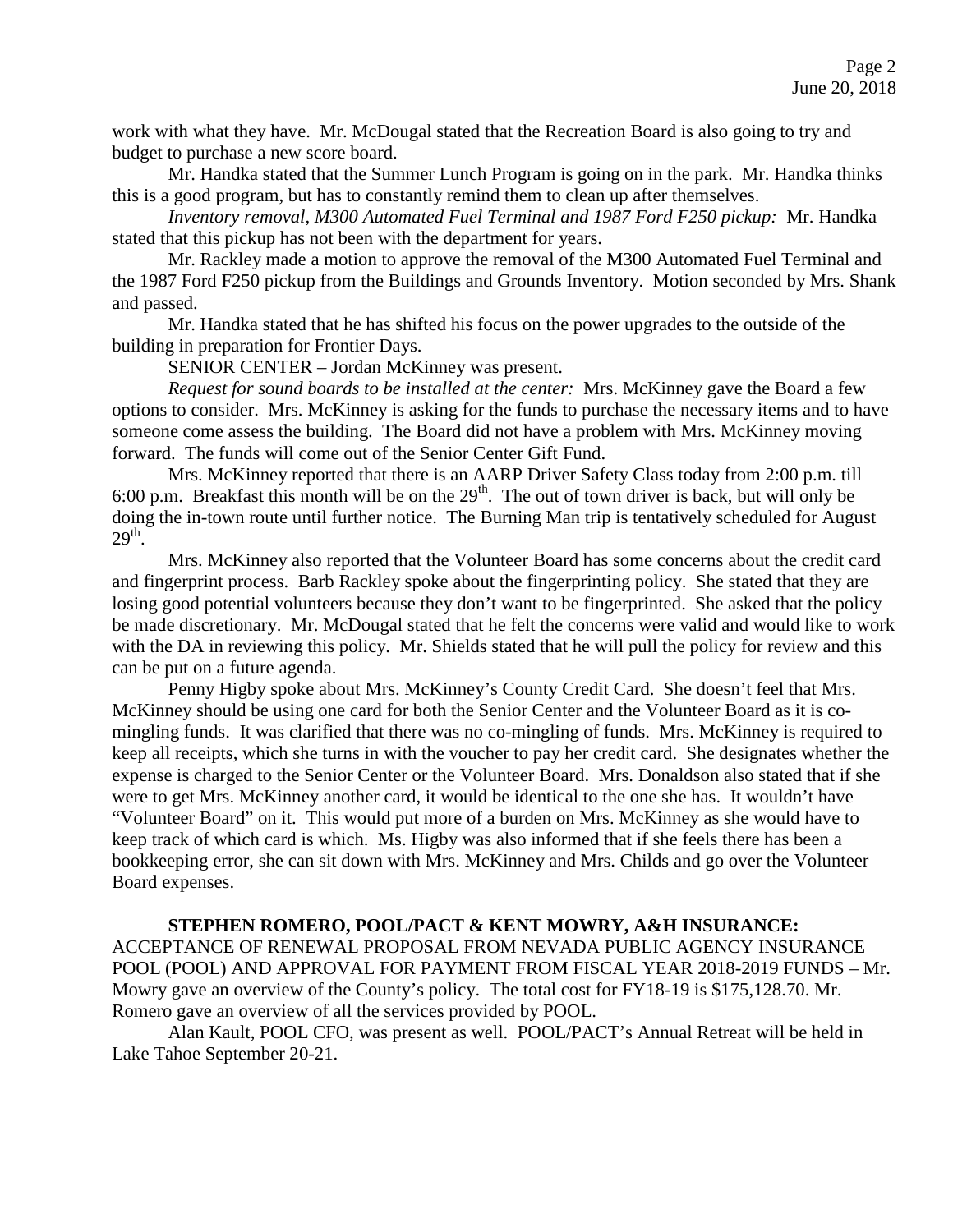Mrs. Shank made a motion to approve the proposal from the Nevada Public Agency Insurance Pool in the amount of \$175,128.70, with the payment being made from Fiscal Year 2018-2019 funds. Motion seconded by Mr. Rackley and passed.

**BID REVIEW/AWARD:** LANDFILL WHEEL LOADER – Mr. McDougal gave an outline of the two bids received as follows: Cashman Equipment Option #1 Outright purchase, No Buy-Back \$230,694.65 5 year term @ 5.05% \$40,074.97 yearly with \$73,920.00 Balloon Payment due at end of term Option #2 Outright purchase, No Buy-Back \$230,694.65 5 year term @ 6.5% \$4,520.65 monthly (\$54,247.80 yearly) Komatsu Equipment Option #1 Outright purchase \$195,552.00 Guaranteed Buy-Back \$52,000.00 5 year term @ 3.25% \$3,535.58 monthly (\$42,426.96 yearly) Option #2 Outright purchase, No Buy-Back \$195,552.00 5 year term @ 3.25% \$3,535.58 monthly (\$42,426.96 yearly)

Komatsu also included financing information for a 4 year term at 0% interest which would be \$4,074.00 per month. They also did not include the Brush Grapple, which would be an additional \$28,412.00.

Mrs. Donaldson stated that she was provided a quote for a five year loan through Nevada State Bank at 3.31%.

The Board discussed the two bids and felt that Caterpillar equipment has a reputation of superior quality, reliability and durability and would likely provide the best performance over the term of the contract.

Mr. Rackley made a motion to award the bid for a Landfill Wheel Loader to Cashman Equipment in the amount of \$230,694.65 being the most responsive and responsible bid and using Nevada State Bank for the financing of the loader. Motion seconded by Mrs. Shank. Mr. McDougal opposed. Motion carried.

#### **PERSHING COUNTY FIRE/AMBULANCE DEPARTMENTS:**

LOVELOCK FIRE DEPT/AMBULANCE– Chief Rodney Wilcox was present.

Chief Wilcox reported that they have had a lot of fire and ambulance calls lately. There are five people attending the NSFA (Nevada State Firefighter's Association) Conference in Ely starting tomorrow. They will be holding a Hazmat Awareness Class on July  $21<sup>st</sup>$ . There will be an Emergency Management Drill at the Airport on June  $29<sup>th</sup>$ .

Chief Wilcox also reported that two EMTs (Emergency Medical Technician) were sent to the Nevada Rural Health Preparedness classes in Fallon. They are working with Sean Burke and HGH (Humboldt General Hospital) to schedule an AEMT (Advanced Emergency Medical Technician) class.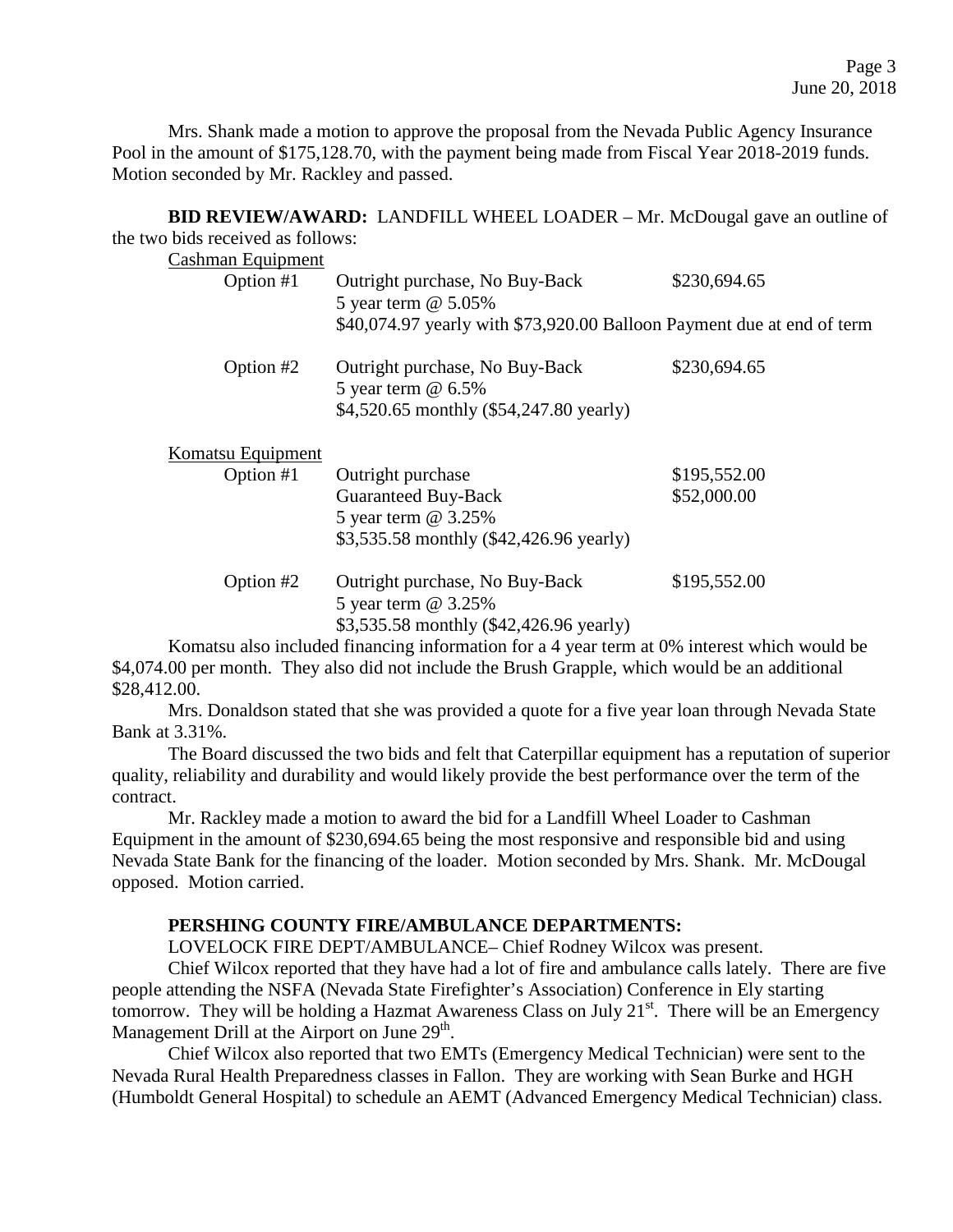Chief Wilcox stated that he is still receiving calls for Fire Inspections and isn't sure where the County is at with those. Mr. McDougal spoke about Storey County's inspection process. They have rolled their building inspections and fire inspections into a single office. Everyone in the department is cross-trained in both building and fire inspections. He is working on getting some more information from them, so that we can look at doing the same thing. In the interim, the Fire Department will still have to do them.

Chief Wilcox stated that they are working on the Medicaid/Medicare revalidation for the Ambulance service as well. Chief Wilcox asked Mrs. Wesner to work with Patty Bianchi to get this finalized.

Mr. Shields stated that in the interim of bringing the Planning Department on board with doing the fire inspections he felt it would be appropriate to adopt a Resolution setting a fee.

GRASS VALLEY FIRE – Sean Burke was present.

Mr. Burke stated that he is working on closing out the budget. There are a few items that still need to be purchased. They burned the burn pit at the transfer site last night. There were a few tires that had been dumped in there that they pulled out. Mr. Burke also thanked the Road Department for all the work they've done in Grass Valley.

Mr. Burke spoke about the issue with grants. There is some equipment that has a shelf life and it will be imperative to replace it. He also stated that just because a grant has been applied for doesn't mean that we will be successful, so there needs to be a backup plan.

The meeting recessed at 9:40 a.m. for a Liquor Board Meeting and reconvened at 9:45 a.m.

#### **ELECTED DEPARTMENTS:**

LACEY DONALDSON, CLERK-TREASURER – *Canvass of the June 12, 2018 Primary Election as required by NRS 293.387:* Mrs. Donaldson stated that she has asked Votec to make some formatting changes to this document in the future as it is a lot lengthier than in the past. The Board did not have any questions.

Mrs. Shank made a motion to approve the Canvass of the June 12, 2018 Primary Election as presented. Motion seconded by Mr. Rackley and passed.

**NEW LIFE USA, APPROVAL OF PERSHING COUNTY BUSINESS LICENSE:** Mr.

Shields stated that this matter does not need to come before the Commission.

Mr. Rackley stated that the Board had previously approved transferring the funding that was budgeted for the Chamber of Commerce to the Lovelock Revitalization Association, but this hasn't been done yet. Mrs. Donaldson stated that someone needs to do a voucher to pay the Lovelock Revitalization Association.

**SHERIFF'S DEPARTMENT:** Sheriff Allen reported that he still has two vacant positions. He had three people test for the position last Monday, but two failed and the other only wants to be a reserve deputy. Sheriff Allen and Mr. Abbott installed the new server for the body and vehicle cameras. Watch Guard will be here next week to install the programming and equipment. There have been four deaths in the County in the last two weeks. Sheriff Allen also reported that Highway Patrol is going from 5 positions to 1 position in Pershing County until at least late August.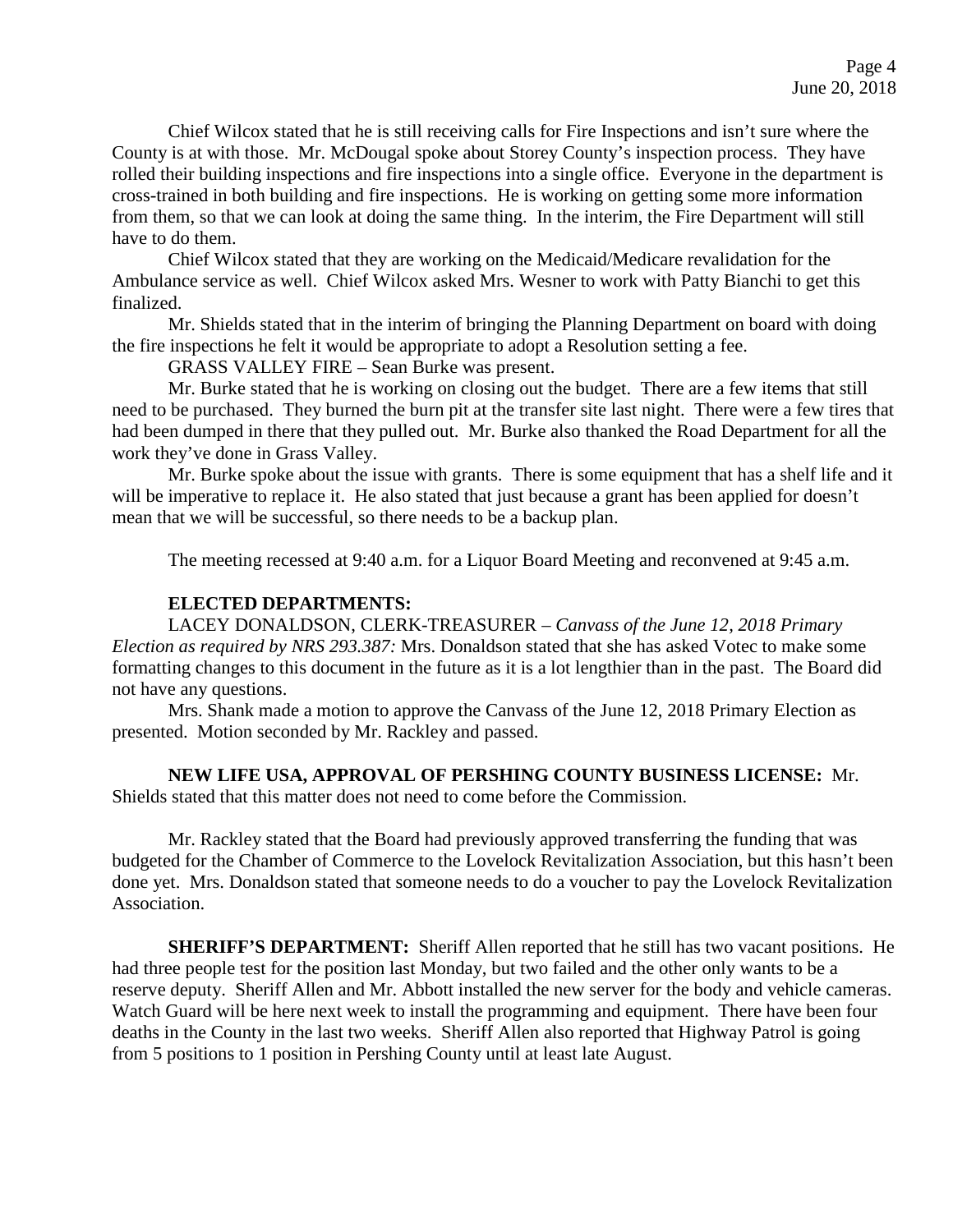**IT DEPARTMENT:** Justin Abbott was present.

Mr. Abbott reported that during the last Commission meeting he was at the Interface Reno Conference. Mr. Abbott also mentioned that the Watch Guard server was installed at the Sheriff's office. He also worked with Tyler when they came down to do the training with the Recorder's office in preparation for today's "go live". Mr. Abbott also reported that after speaking with Mr. McDougal and Mr. Shields, he is looking at bringing in a third party to perform a network risk assessment and audit. Mrs. Shank stated that POOL/PACT will do this free of charge so she will get Mr. Abbott their contact information. Mr. Abbott stated that he is still waiting for hardware audits to come back from some of the departments to see what equipment may be needed.

**UPDATE ON PROGRESS OF SITE LOCATION, DESIGN, FUNDING, AMENITIES AND CONSTRUCTION OF FUTURE LAW ENFORCEMENT CENTER:** Mr. Rackley stated that he has met with the realtor about the two parcels that have been discussed. Mr. McDougal asked where we were at with the assessment of the current building. Mr. Shields stated that he and Mr. McDougal were supposed to meet to discuss how to approach potential vendors and they have not had a chance. They will meet after this meeting.

**PROCLAMATIONS AND AWARDS:** There were no proclamations or awards considered.

**DERBY FIELD AIRPORT:** Mr. Rackley met with Anthony Moura about making a sign for the building. Once they have a design, he will bring it before the Commission.

**TV ADVISORY BOARD:** INVENTORY REMOVAL – Mr. Rackley gave the Board a list of inventory items that need to be removed.

Mrs. Shank made a motion to approve the removal of the items from the TV Advisory Board's Inventory as presented. Motion seconded by Mr. Rackley and passed. The list will be attached to the minutes.

**PLANNING AND BUILDING DEPARTMENT / IMLAY WATER:** James Evans was present.

PERSHING GENERAL HOSPITAL, REQUESTING PERSHING COUNTY WAIVE THE COST OF THE PERMIT FEE AND CONSIDER A REDUCTION IN THE PLAN CHECK FEE AS ESTIMATED BY THE PERSHING COUNTY BUILDING DEPARTMENT FOR THE HOSPITAL'S USDA PHASE II PROJECT FOR ESTIMATED COSTS OF \$19,362.64 AND \$12,585.71 – Patty Bianchi, PGH CEO; Cindy Hixenbaugh, PGH COO; and Lorne Bianchi, PGH Maintenance, were present.

Mr. McDougal asked why Pershing General feels the fees should be waived or reduced. Ms. Hixenbaugh stated that when they did Phase I the County waived the fees at that time. Not having to pay the fees would help with their financial constraints. Ms. Hixenbaugh also stated that the square footage used to calculate the fees is the entire building and they are not doing renovations in the entire building.

Mrs. Shank asked for an overview of the project. Ms. Hixenbaugh stated that they will be removing existing asbestos flooring and replacing it with new flooring; replacing the roof membrane; removing and replacing pipes; removing and replacing fan coils; and removing and replacing fire detection devices.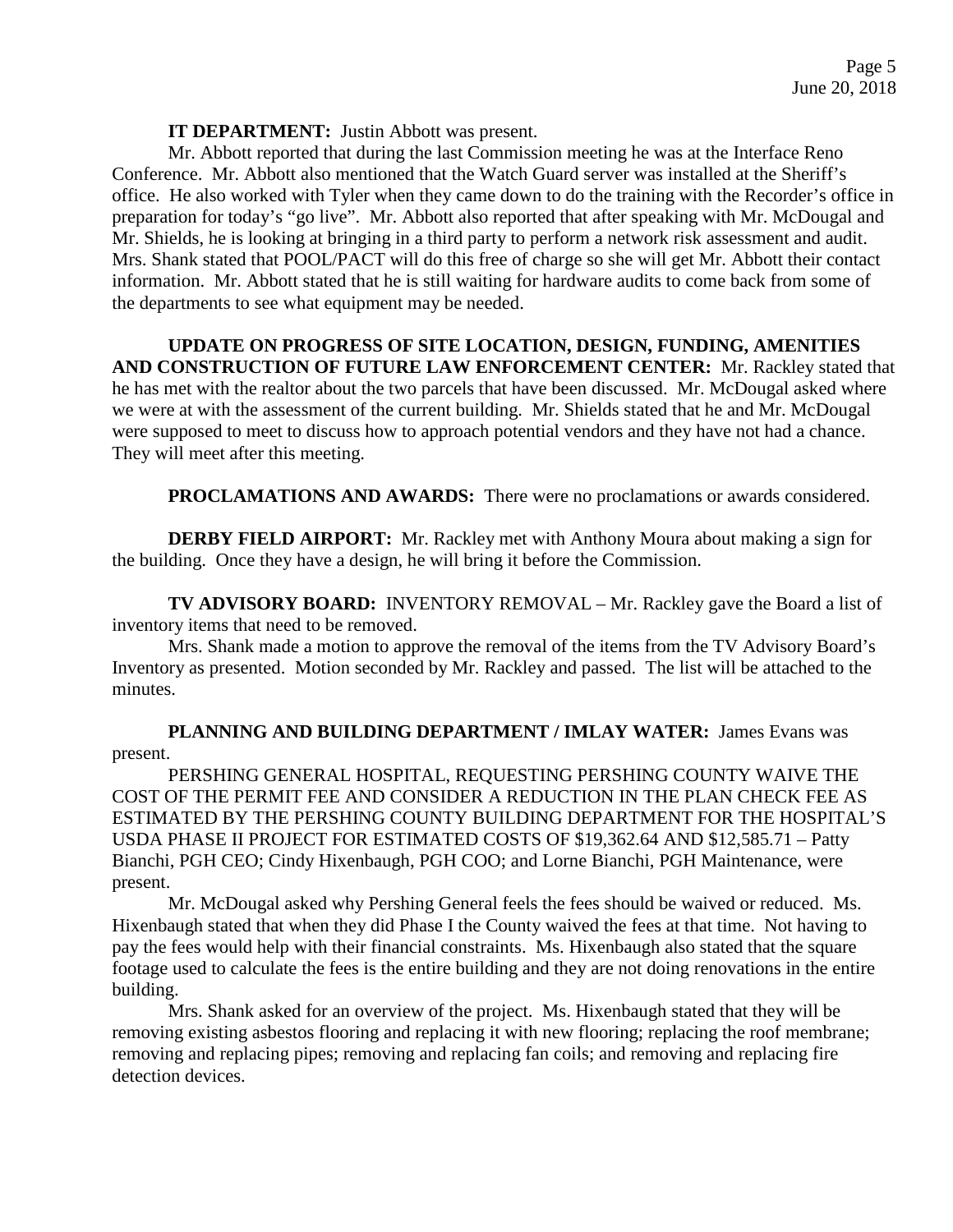Mrs. Shank asked Mr. Evans how the building permit fee is calculated. Mr. Evans stated that it is calculated by total square footage.

Mr. McDougal feels that the Hospital is a stand-alone entity and should have to pay the fees. The County hasn't adjusted their fee schedule for cost per square foot in some time and it is rather low. He also stated that he is opposed to making any accommodation to the Plan Check fee.

Mr. Rackley stated that we need to help the Hospital in any way we can. Mrs. Shank agrees, but stated that the Plan Check fee is paid to an outside entity, so she suggested not waiving that fee, but reducing our fee.

Mr. Rackley made a motion to waive Pershing General Hospital's \$19,362.64 permit fee, but not the \$12,585.71 Plan Check fee, noting that all inspections will be at the Hospital's expense. Motion seconded by Mrs. Shank.

Mr. McDougal feels dropping the permit fee completely is irresponsible. The County's budget is tight and all the departments have been asked to cut their budgets. Mr. Shields, as a department head, agrees with Mr. McDougal. Darlene Moura, a member of the public, stated that she was ok with the Board reducing the fee, but waiving it completely implies that the Planning and Building Department would not be impacted whatsoever by the project, which is not true.

Mr. Rackley amended his motion to not waive the County's permit fee of \$19,362.64, but lower it to \$5,000 instead and keep the Plan Check fee of \$12,585.71. Motion seconded by Mrs. Shank.

 Barb Rackley stated that the Hospital is important, but agrees with Mrs. Moura. Rodney Wilcox asked how much it was actually going to cost the County. Mr. McDougal stated that Mr. Evans can't calculate every second spent on a project, that's why permit fees are structured based on the cost of the project. Mrs. Rackley asked if \$19,000 was going to break the Hospital.

Mr. McDougal called for a vote on the motion. Mr. McDougal opposed. The motion carried.

**ROGER VIND, BURNING MAN, 2018 BURNING MAN EVENT UPDATE:** Jim Graham, Burning Man Communications, was also present.

Mr. Vind and Mr. Graham spoke about the 2018 event planning process.

Mr. McDougal spoke about the incident of 1 October and asked if Burning Man has a written policy regarding mass casualties. Mr. Vind stated that they do have a policy regarding Mass Casualty Response and will get a copy to the board.

Mrs. Shank stated that she had spoken with Mr. Graham about advertising Lovelock as a stop for food and gas. Mr. Graham stated that it is already in place. Mrs. Shank stated that they are also still looking for some art to display in the County as well.

#### **GRASS VALLEY ADVISORY BOARD:** Paul Schlehr was present.

Mr. Schlehr stated that all is going well. The doors still need pull-handles, there's an issue with the roof and the bathroom toilet. The weeds have also not been sprayed. Mr. Schlehr stated that the contractor is doing a reasonable job with the Landfill Transfer Station.

#### **APPROVAL OF INTRASTATE INTERLOCAL CONTRACT BETWEEN THE STATE OF NEVADA, AGING AND DISABILITY SERVICES DIVISION AND PERSHING COUNTY EFFECTIVE JULY 1, 2018:** Mr. Shields stated that there were some language changes, but no

changes to our obligation.

 Mrs. Shank made a motion to approve the Intrastate Interlocal Contract between the State of Nevada, Aging and Disability Services Division and Pershing County effective July 1, 2018. Motion seconded by Mr. Rackley and passed.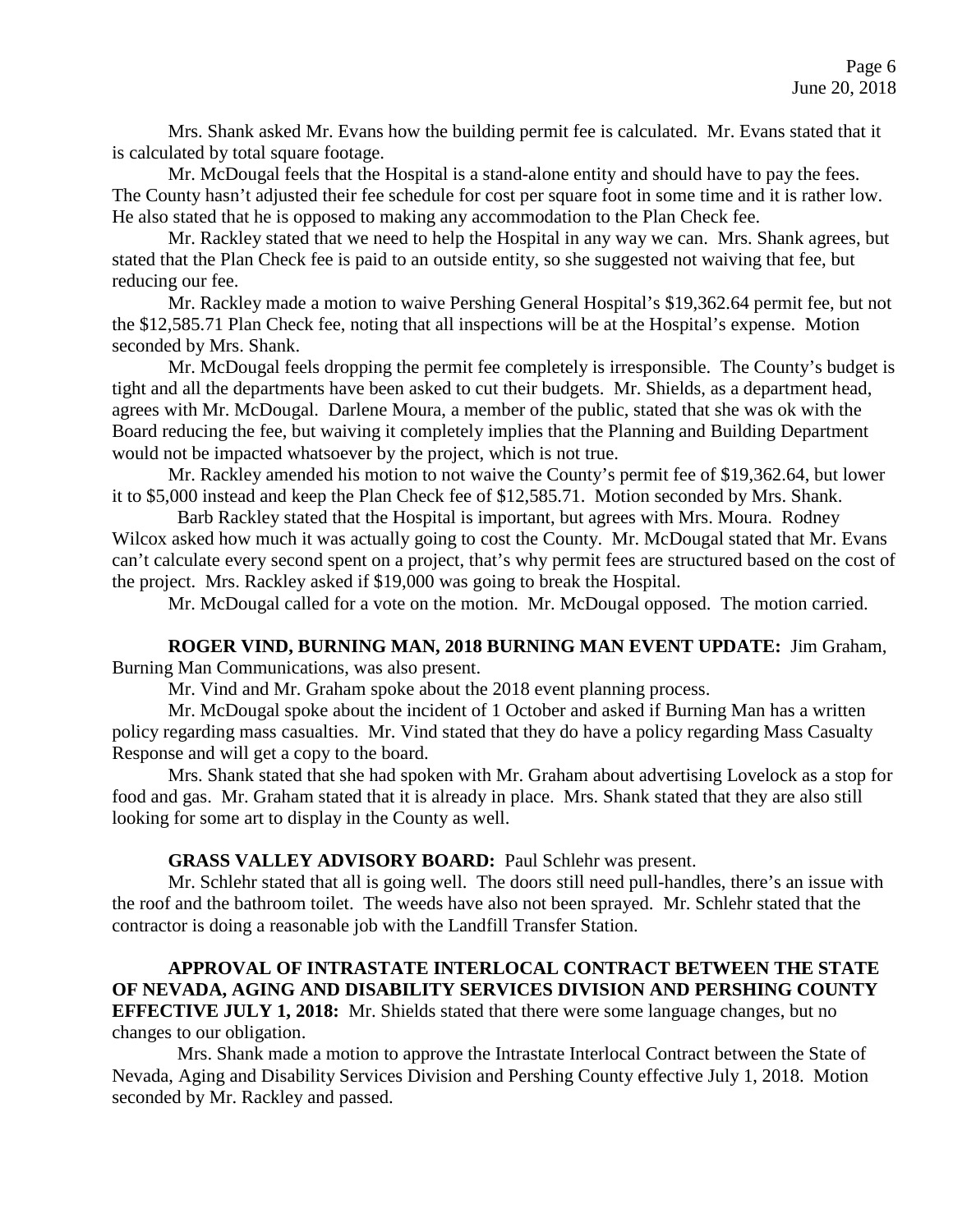# **REVIEW OF AUCTIONEER PROPOSALS; SELECTION OF AUCTIONEER TO CONDUCT A PERSHING COUNTY SURPLUS AUCTION AND SET DATE FOR THE**

**AUCTION:** Three proposals were received as follows:

| Darmar Auctions, LLC | 20% of proceeds to include advertising and prep                                                |
|----------------------|------------------------------------------------------------------------------------------------|
| Norris Auctioneering | 6% of proceeds. Advertising, labor and prep would be the                                       |
|                      | County's expense.                                                                              |
|                      | Weathervane Auction House 30% of proceeds plus \$1.00 per lot fee; 20% on all titled vehicles; |
|                      | \$500 set up fee; advertising not mentioned.                                                   |

Mr. Bloyed of Darmar Auctions was present. It was noted that Mr. Bloyed is a past Commissioner. Darmar Auctions is a local business.

The Board discussed dates with Mr. Bloyed and he suggested September  $29<sup>th</sup>$  or October 13<sup>th</sup>. The Board agreed on September 29<sup>th</sup>.

Mrs. Shank made a motion to accept the proposal from Darmar Auctions, LLC as proposed and set the date for the County Surplus Auction for September 29, 2018. Motion seconded by Mr. Rackley and passed.

 **INTRODUCTION OF THOMAS SOHMERS AND PAUL SEBEXEN OF TERAPUTE TECHNOLOGIES:** DISCUSS POTENTIAL PLANS RELATED TO SET UP OF NEW DATA CENTER IN PERSHING COUNTY, AS WELL AS OPPORTUNITIES REGARDING THE PERSHING COUNTY ELECTRIC UTILITY AND SETTING UP OF NEW HIGH SPEED GIGABIT INTERNET SERVICE; ESTABLISH ROUGH ACTION PLAN FOR NEW BUSINESS, INCLUDING POTENTIAL ZONING CHANGES, PERMITS, AND TRANSFER OF COUNTY LAND/PROPERTY – Mr. Sohmers introduced himself and Mr. Sebexen. Mr. Sohmers stated that he has had a chance to speak with Commissioner McDougal and Mrs. Lusby-Angvick of Economic Development. Everyone in the County has been very helpful. Mr. Sohmers stated that he has been working on this project for approximately five years. They currently reside in the Bay Area, which is not very business friendly in terms of new infrastructure. They were drawn to Nevada for its favorable tax base. With everything happening in the Reno area, he set out looking for land opportunities and found Pershing County. Pershing County has major electrical transmission lines running through it as well as the main fiber backbone that connects the east and west coast, which runs down I-80.

Mr. McDougal asked if they had located and started the process of purchasing a piece of property. Mr. Sohmers stated that they have found property in the Rye Patch area. Mr. McDougal also asked if there was a sufficient power supply available. Mr. Sohmers stated that they have spoken with NV Energy. They have a substation that is not at capacity, but it is quite old and would be a large expense to get it up to par. Mr. Sohmers has also spoken with Commissioner Rackley and James Evans about the Pershing County Electric Utility (PCEU) as well as it has a more up to date substation and very minimal use. Mr. Sohmers stated that they have attorneys looking into the feasibility and regulations regarding a transfer of assets of the utility.

Mrs. Shank asked if there was anything the County could do at this time to help. Mr. Sohmers stated that the purpose of this introduction was to get a feeling as to whether or not the County is interested in a transfer of some sort of the Pershing County Electric Utility. Mr. Sebexen stated that it was there understanding that the Utility was operating at some degree of a loss and thought this would be a benefit to the County as well. The Board was in agreement to look at the possibilities.

Carolyn Hultgren asked if there would be an increase in traffic, if there would be a noise issue, and if there would be a risk of the residents losing power. Mr. Sohmers replied that there would be no increase of traffic. The facility would be managed by 6-10 people. There may be an increase of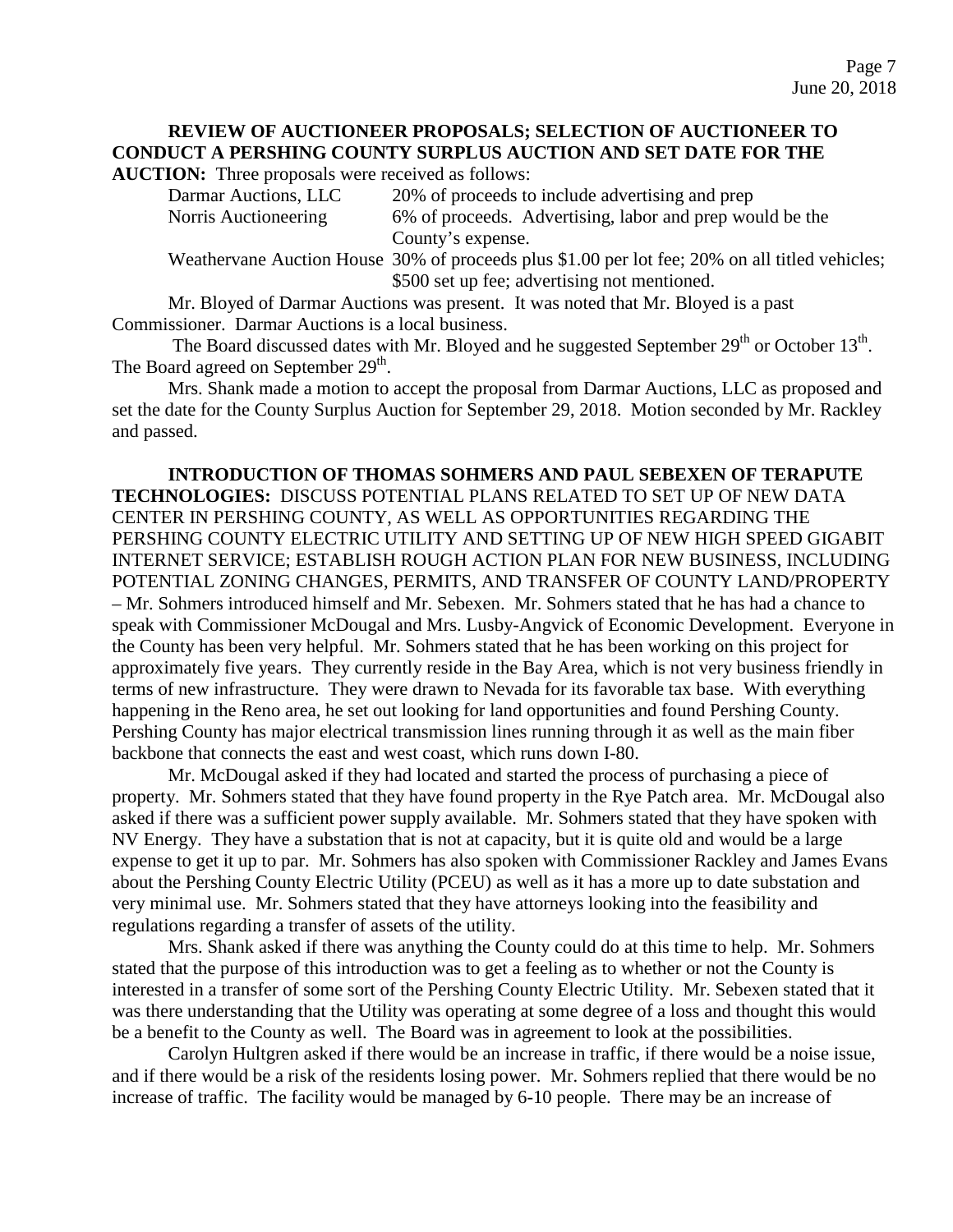Fedex/UPS deliveries. The noise would be inaudible away from the property. In terms of the electricity, they would have a dedicated line and it wouldn't affect PCEU customers.

Commissioner McDougal thanked Mr. Sohmers and Mr. Sebexen for coming in today.

### **APPROVAL OF THE 2017-2019 COLLECTIVE BARGAINING AGREEMENT BETWEEN THE PERSHING COUNTY LAW ENFORCEMENT ASSOCIATION AND PERSHING COUNTY:** Mrs. Shank made a motion to approve the 2017-2019 Collective Bargaining Agreement between the Pershing County Law Enforcement Association and Pershing County. Motion seconded by Mr. Rackley and passed.

## **APPROVAL OF YEARLY SALARY INCREASES FOR UNCLASSIFIED EMPLOYEES FOR FY 2018-2019 (J. ABBOTT; T. BANKS, T. BJERKE, K. BRINKERHOFF, J. BULLOCK, S. COCHRAN, J. EVANS, J. HANDKA, D. HILL, H. LUSBY-ANGVICK, F. MACHADO, J. MCKINNEY, G. MONROE, K. WESNER):** A 4% increase (1.5% Cost of Living and 2.5% merit)

is proposed, which is the same as the General Unit employees.

Mrs. Shank made a motion to approve the yearly salary increases for the Unclassified Employees for FY 2018-2019 in the amount of 4% effective July 1, 2018. Motion seconded by Mr. Rackley and passed.

Later in the meeting, Mr. Shields clarified that Mr. Banks' Salary Resolution was different than the rest of the Unclassified Employees, as he was being promoted from Paralegal to Deputy District Attorney. Mrs. Wesner stated that his salary would increase as budgeted.

Mrs. Shank made a motion to approve the Salary Resolution for Todd Banks promoting him to Deputy District Attorney. Motion seconded by Mr. Rackley and passed.

**REPORT FROM LEGAL COUNSEL:** Mr. Shields stated that he has the contact information for a professional grant writer and he will share the information with the Board. Mr. Shields also reported that from 2015-2017 PILT (Payment in lieu of Taxes) was underfunded. King County, Utah has sued the Department of the Interior and other counties are being allowed to opt in. There will be an item on the next agenda to approve opting in to the lawsuit. There would be no cost to the County.

Mr. Shields also reported that he was invited by Dagny Stapleton of NACO (Nevada Association of County Officials) to attend a meeting next week regarding full funding of PILT. They will also have the opportunity to discuss the Greater Sage Grouse. Mr. McDougal stated that he was available to attend as well.

Mr. Shields has identified a local rancher who can provide a quote to fix and put up fence where needed in the cattle exclusion zone in Grass Valley.

**REPORT FROM ADMINISTRATIVE ASSISTANT:** Mrs. Wesner did not have anything to report.

**UPDATE ON PERSHING COUNTY ECONOMIC DEVELOPMENT AND CONSERVATION ACT:** The Board did not have an update to provide.

**ITEMS FOR FUTURE AGENDAS:** Mrs. Shank asked about the Water Resource Plan. Mr. McDougal stated that he would follow-up. Mrs. Shank also asked about the appraisal of the lot in Imlay. Mrs. Wesner will follow-up.